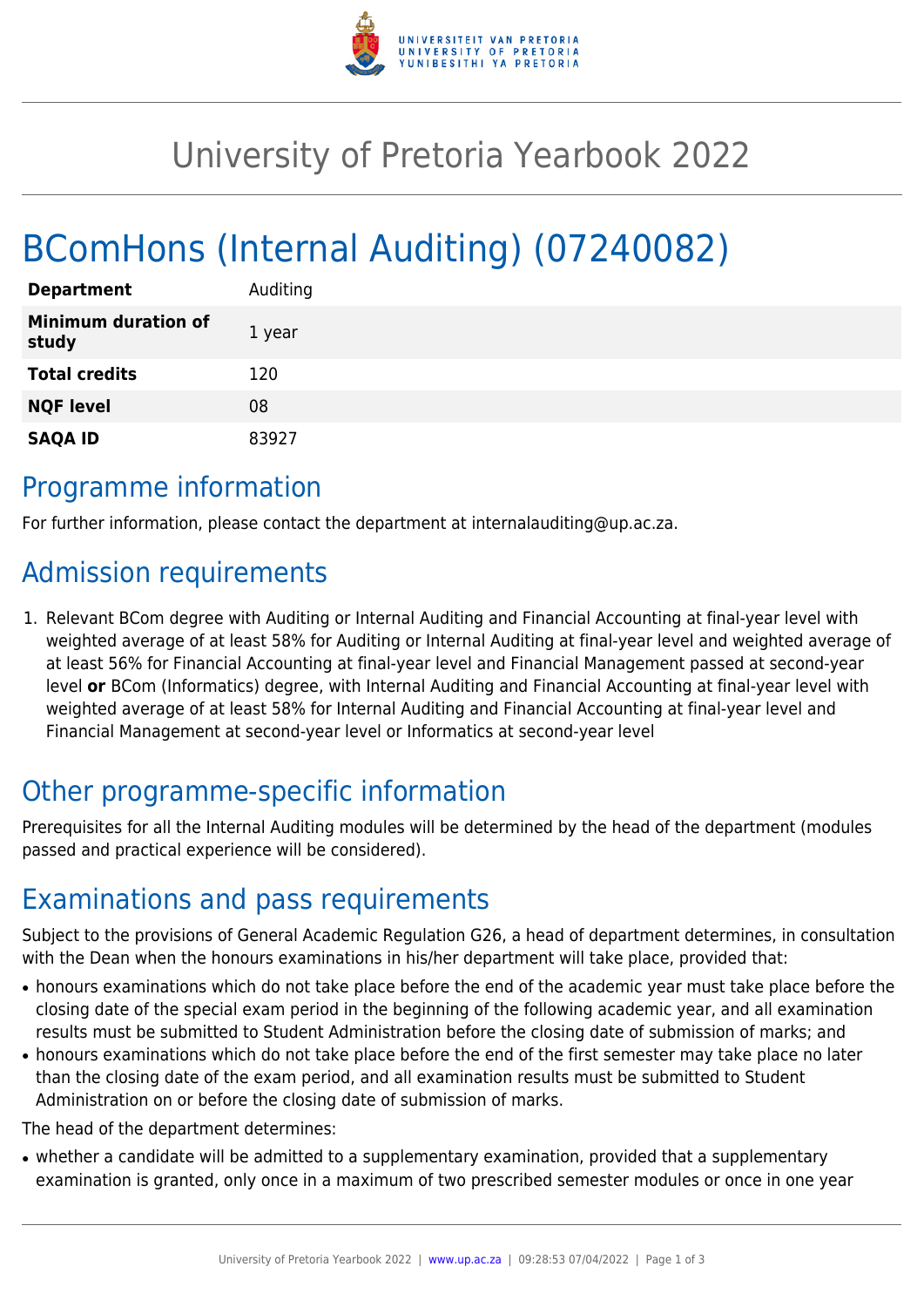

module.

• the manner in which research reports are prepared and examined in his/her department.

Supplementary examinations (if granted) cover the same subject matter as was the case for the examinations. A student may not enrol for the same module more than once, unless the dean has approved a second enrolment based on an application supported by a valid reason or motivation. Also refer to General Academic Regulation G18.3.

**NB:** Full details are published in each department's postgraduate information brochure, which is available from the relevant head of department. The minimum pass mark for a research report is 50%.

Subject to the provisions of G26, the subminimum required in subdivisions of modules is published in the study guides, which are available from the relevant head of department.